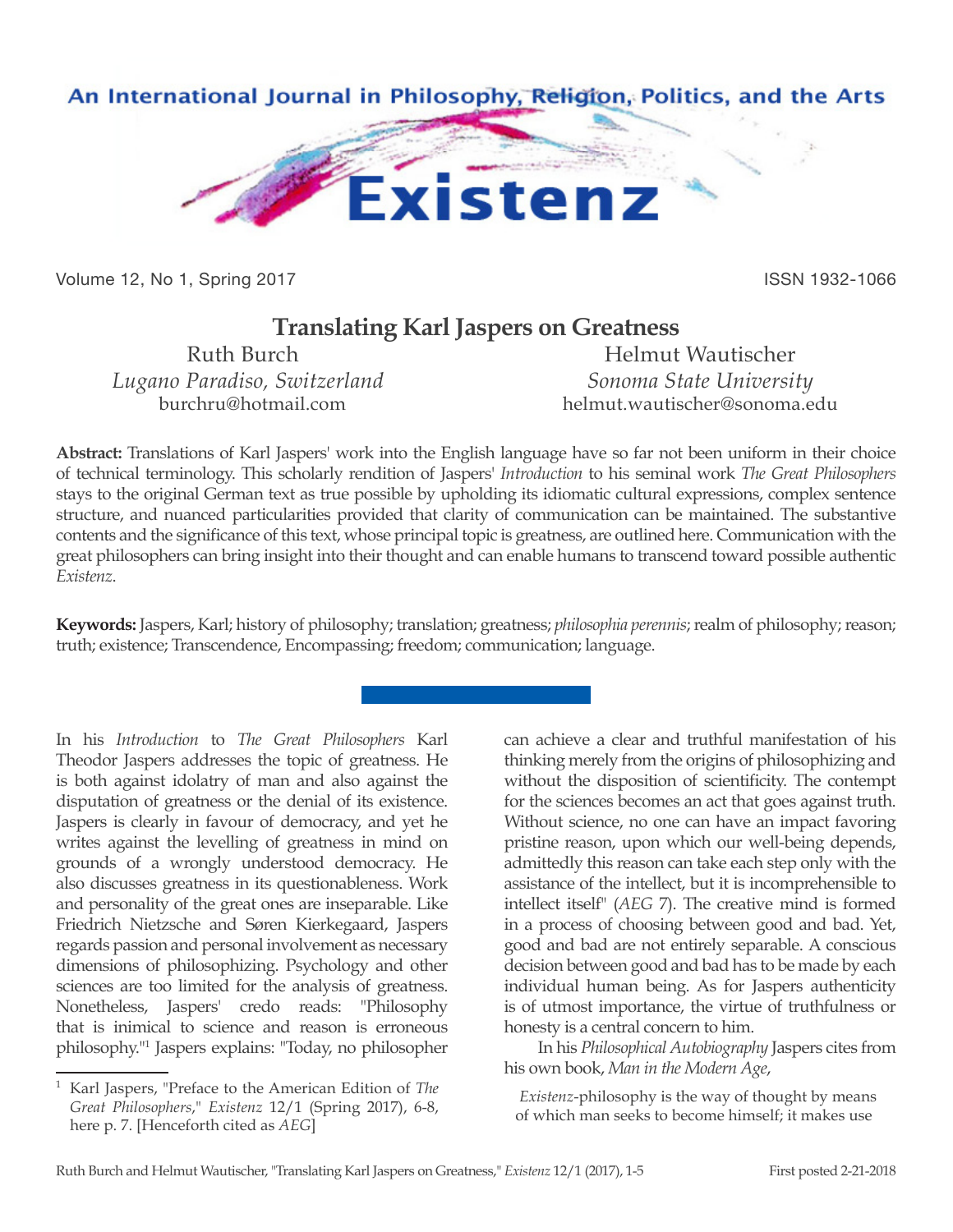of expert knowledge while at the same time going beyond it. This way of thought does not cognise objects, but elucidates and makes actual the being of the thinker. Brought into a state of suspense by having transcended the cognitions of the world (as the adoption of a philosophical attitude towards the world) that fixate being, it appeals to its own freedom (as the illumination of *Existenz*) and gains space for its own unconditioned activity through conjuring up Transcendence (as metaphysics).2

He understands the self as a process. It is transformed by the choices and decisions one makes in unlimited freedom.

Jaspers delineates with great care what constitutes human greatness in general, how it can be recognized in an individual, and which obstacles one might face by either denying the exclusive nature of greatness or by undeservingly claiming it for oneself. With his psychologically trained mind he guides the readers to a state of reflection that balances the prerequisite of a person's integrity that allows to recognize greatness with awe and respect while at the same time feeling inspired and motivated to seek one's own wisdom. Jaspers elaborates: Greatness does not call for idolatry, it is not quantifiable, and

when taken in an absolute sense...it now becomes dissolved into talents, attributes, and everything that can be determined objectively and quantifiably.<sup>3</sup>

He is very well aware of the fact that it is too ambitious for anyone to identify or group great philosophers in a fully satisfactory way. Any selection of philosophers will be arbitrary or according to a plan. "No historical conception may be considered as final in the way it decides and judges" (*IGP* 20).

Jaspers is interested in intercultural communication in order to reach mutual understanding on a global scale. Having an open horizon is indispensable for realizing it. At times in different parts of the earth and independent from each other similar ideas were developed, for example, during a period that Jaspers calls the Axial Age (880-200 BC) and in the course of which Socrates, Buddha, Confucius, and Jesus lived contemporaneously. Provided that there is a universal history, humans can work toward achieving unity based on a world philosophy that envisions a world at peace. In his 1958 acceptance speech on the occasion of being awarded The Peace Prize of the German Book Trade, Jaspers explains that world peace is unthinkable without the actuality of individual inner peace, freedom, and truth.<sup>4</sup> For him, truth constitutes the precondition for freedom which in turn is the precondition for individual inner peace. He fosters philosophy as a discipline that is at variance with science and technology. Yet simultaneously it is borrowing from the insights and findings in science. While he is adamant that the pivotal role of the four paradigmatic individuals needs to be maintained, Jaspers admits that some of his choices for including a philosopher in his subsequent groupings in *The Great Philosophers* are based on his knowledge of these thinkers and his grasp of their philosophical depth. Some were left out simply due to his lack of familiarity with their thinking or for reasons of presentation. In the ultimate section entitled "The Functions of the Exposition" Jaspers states that comprehension transcends the intended meaning of an exposition. Great philosophers appertain to a transhistorical realm.

Jaspers desires to be widely received and especially the promotion of moral-democratic education is close to his heart. This is also an important motive why he was keen on having his *Great Philosophers* translated into English. The precise details of his negotiations with its editor Hannah Arendt, the translator Ralph Manheim, and the publisher Kurt Wolff can be found in the Hannah Arendt and Karl Jaspers correspondence,<sup>5</sup> and also in the *Karl Jaspers Gesamtausgabe* (*KJG*).6

Since there are unique and only partially comparable individual great philosophers, the history of philosophy is not a history of progression and *telos*  (against Hegel), they can fluctuate in numbers even to the point of complete absence. Jaspers' idea of the eternal

<sup>2</sup> Karl Jaspers, "Philosophical Autobiography," in *The Philosophy of Karl Jaspers*, ed. Paul A. Schilpp, La Salle, IL: Open Court Publishing Company 1957, pp. 3-94, here p. 40.

<sup>3</sup> Karl Jaspers, "Introduction to The Great Philosophers," *Existenz* 12/1 (Spring 2017), 13-49, here p. 15. [Henceforth cited as *IGP*]

<sup>4</sup> Karl Jaspers, *Dankesrede, Wahrheit, Freiheit und Friede*, Berlin, Germany: Börsenverein des Deutschen Buchhandels, 1958, pp. 7-13, here p. 7.

<sup>5</sup> Hannah Arendt, *Hannah Arendt and Karl Jaspers: Correspondence: 1926-1969*, transl. Roberto and Rita Kimber, Orlando, FL: Harcourt Brace and Co. 1992.

<sup>6</sup> Karl Jaspers, Ausgewählte Verlags- und Übersetzerkorrespondenzen," in *Karl Jaspers Gesamtausgabe (KJG) III/8-1*, ed. Dirk Fonfara, Berlin: Schwabe Verlag 2018.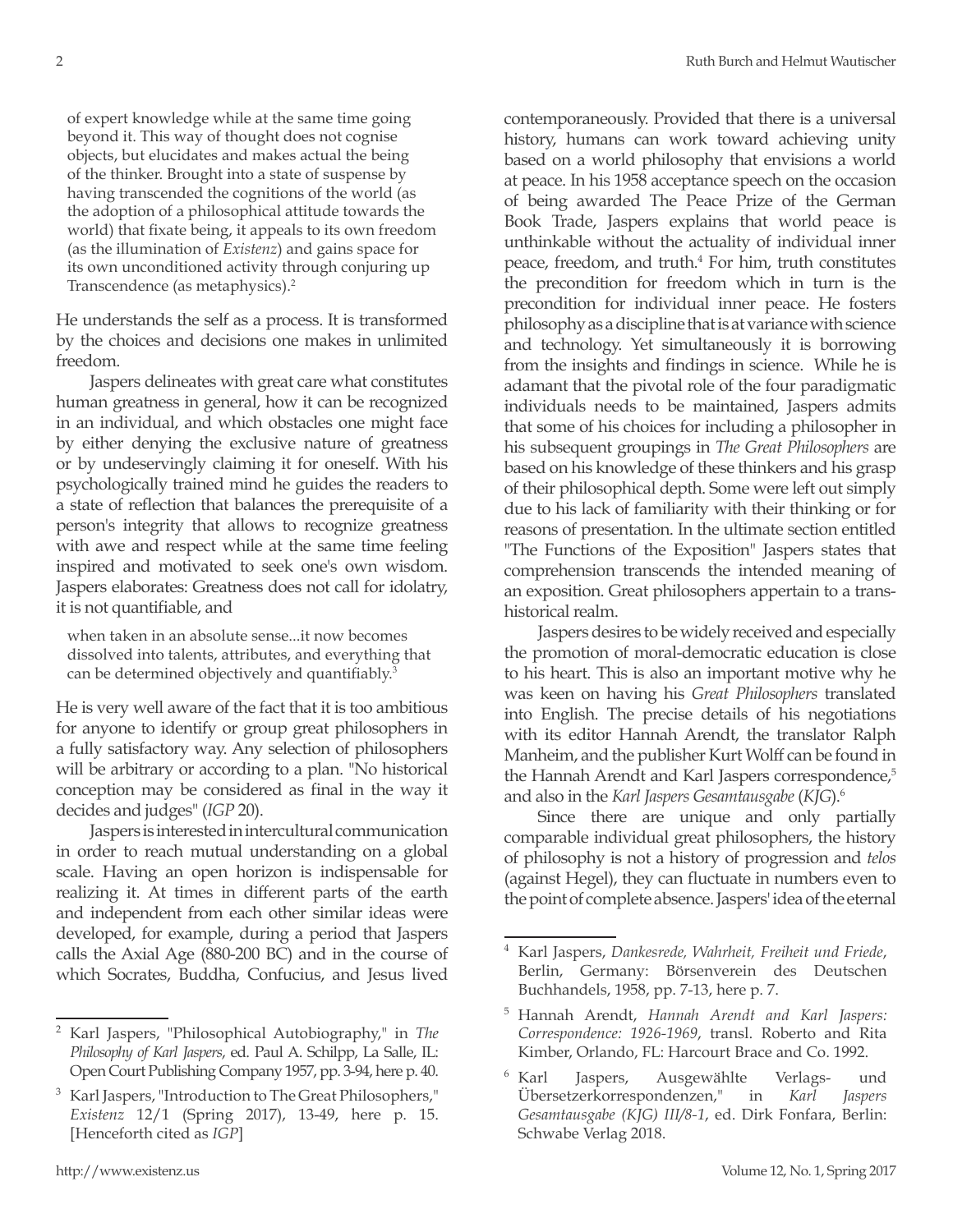realm of the great philosophers is related to upholding the guiding ideal of *philosophia perennis*. Jaspers states,

what matters is to understand that philosophers thought and lived no less against as well as with their time, and above all within their time, and reaching beyond all time. All those methods of philosophichistorical comprehension make good, definite, yet secondary sense….the great thinkers, being humans in the world, help us coming to ourselves through the contemplation of perennial matters. [*AEG* 8]

Jaspers is a humanist. Hannah Arendt regarded him as one of the greatest interpreters of Immanuel Kant in the German tradition. Jaspers beholds his existential philosophy as "philosophy of reason" that is intent on seeking truth.7 He is greatly influenced by the post-Kantian thinkers Kierkegaard and Nietzsche. Another significant influence in Jaspers' life was his wife Gertrud Mayer with whom he was in an ongoing exchange with regard to his philosophical ideas and who was the first reader and critic of his writings.<sup>8</sup> Jaspers described her to Heidegger as being indispensable to him for being able to conduct his philosophising activities at all.

Two-and-a-half decades before the publication of *The Great Philosophers* in 1957, the mature phase of Jaspers philosophy had already began; in 1932 he published his key work in three volumes, simply called *Philosophy*. 9 The subtitle of the first volume is *Orientation of the World*, of the second one *Illumination of Existence*, and of the third one *Metaphysics*. Jaspers sought to compose a "World History of Philosophy" and dedicated up to his death a quarter of a century to it. Doubtlessly, this project was of central importance to him. In this enormous research project he had planned to elaborate six distinct approaches to the history of philosophy. Jaspers wants us to seek out "the company of the philosophers," above all the company of the great ones. With respect to this approach his principal publication is *The Great Philosophers*.

The objective of his philosophy is moral and political change and above all to build a bulwark against

<sup>9</sup> Karl Jaspers, *Philosophie, 3 Vols.*, Berlin: Springer 1932.

totalitarianism. The responsibility of the philosopher is to seek his or her authentic self. Jaspers draws on Immanuel Kant for explaining his idea that there are two realms in reality, the realm of *Dasein* and the realm of *Existenz*. The freedom to seek *Existenz* needs to be actively chosen otherwise the individual remains in the realm of *Dasein*. Therefore, Jaspers defines philosophy as the elucidation of *Existenz* (*Existenzerhellung*). Freedom can be experienced through existence and action. Like Kierkegaard and Nietzsche, Jaspers aims to understand existential reality from within and objects to all attempts to bring thought into a unified total system. *Existenz* is subject to the contingencies of a constant and situated becoming. For Jaspers, all humans are able to philosophize and to enter into communication with the great philosophers. Thus, the most important task of *The Great Philosophers* is to facilitate access to the oeuvre of the great philosophers. Yet he goes out of his way to stress that no course book and no amount of secondary literature will ever be able to replace the direct study of the original writings of the philosophers themselves.

The *Introduction* to *The Great Philosophers* consists in a discussion of human greatness: its justification as a philosophical concept, its definition, characteristics, and how it can be identified in contradistinction to concepts of non-greatness. Jaspers aims at establishing an ordering and ranking of the philosophers, a work which remains always incomplete and provisional. The idea behind it is comparable to Karl Popper's fallibilism: the truth can only be approached, yet never be reached, for all humans and their minds have imperfections of some kind. Fallibility is part of all human endeavors.

Jaspers links intellect with science and reason with philosophy. He understands reason in terms of "movement and enablement." Dynamic reason elucidates individual existence in philosophical communication. In Jaspers reason and truth are close if not identical. He elaborates that "philosophical thinking of reason is indeed an expression of unconditional truth; however, it is not straightforward in the manifestation of what is already thought. Unlike the sciences it is not universally valid and will never be equally accepted by all. While intellect seeks the universally true as the one, and also finds it within limits, reason is the one but only as movement and enablement, and not as the content of a sole truth....The results of knowledge in scientific discussion are substituted in philosophical communication by the elucidation of one's existence" (*AEG* 7). Jaspers aims to bring philosophy to "a living presence" and in this way to facilitate personal

<sup>7</sup> Karl Jaspers, *Reason and Anti-Reason in Our Time*, transl. Stanley Goodman, New Haven CT: Yale University Press, 1952.

<sup>8</sup> Hans Saner, *Karl Jaspers in Selbstzeugnissen und Bilddokumenten*, Reinbek bei Hamburg: Rowholt 1970, p. 130.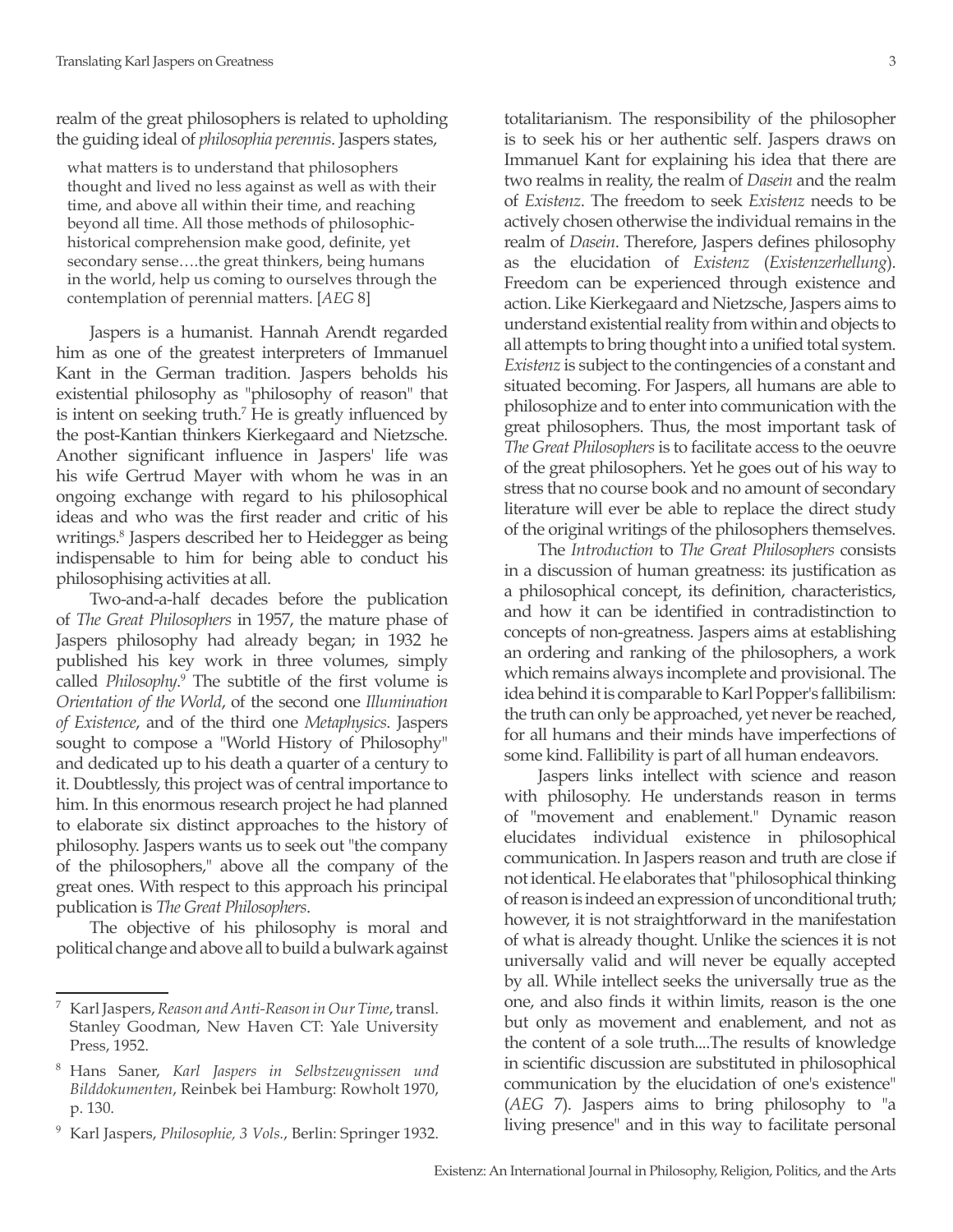encounters with the great philosophers.10 They thereby "become role models, their thoughts pre-form our possibilities. It is an impetus for our own uprising getting to know the great ones, who are also the most original, trying to walk with them in their thinking, seeing them before us. The philosophers we study pull us automatically into their orbit" (*PGP* 12). Nonetheless Jaspers reminds the reader,

in contrast to a historical totality it is necessary to behold the encompassing originality of these great ones together with whom we step out of history and into a presentness of being human. [*AEG* 7]

The great philosophers assist us in expanding the boundaries of our possibilities in being human.

They want to help justifying our existence, not confounding it. We should be awakened by the language of their existence and arrive at reasonable insights. [*PGP* 10]

Against Martin Heidegger's tenet that "language is the house of being,"11 Jaspers holds that the relation between being and language is tense or burdened with conflict and constitutes rather a bridge (*Brücke*) than a house. In a letter to Heidegger dated August 6, 1949 he writes: "When imparting, language is to be brought to revocation in reality itself by way of deeds, presence, and love."12 For Jaspers, indirect communication takes place in language and is made possible through it.

Jaspers is masterfully suggestive of layers of content that are implied without being explicitly stated. Acquiring philosophical insight requires methodological rigor, similar to the rigor known in the sciences, but it is not reducible to diligence in methodological perseverance. For Jaspers, to claim objectivity in philosophy resembles at best a "triviality of indifferent subjectivity" (*PGP* 11). Instead, philosophy requires authentic participation in knowledge; knowing

one's place in the larger scope of universal events and recognizing the infinite quality of one's finite path to wisdom when pondering about the human condition. As a trained psychiatrist, Jaspers had a passion for humanity in its various forms of appearance, yet he was also aware of the drives and motifs that bring about human action, and of the temptations that come with social, economic, and political strength. Since Jaspers believed in the value of communication he also made himself available to larger audiences outside of universities, most notably by way of his many radio broadcast lectures. These inspirational talks are reflective of the human condition; they are meant to encourage self-reflection and to stimulate philosophical curiosity in the listener or reader. The occasional choice of suggestive and vague concepts that are embedded in historically sound observations come to fruition with an audience whose cultural horizon is inclusive of timeless wisdom and as such notices its absence in the presumed inevitability and necessity of a so-called progress.

In their edited collection of selected translations into English of writings by Jaspers, Edith and Leonard Ehrlich and George Pepper observe: "Masterful as was his command of the language and committed as he was to expressing his thought in the most precise and limpid terms he would never have sacrificed, in his writings or in conversation, the breadth and depth of what he meant to say to facile and hence more easily to understood formulations."13 Therefore they did not do it in their rendering of his thoughts either. And neither did we. In this collection, the Ehrlichs and Pepper published the translation of a few short excerpts taken from Jaspers' *Preface* and *Introduction* to *The Great Philosophers*. We also retranslated these excerpts in an attempt to translate Jaspers' terminology in both an accurate and consistent mode, always mindful of rendering the sense in a way that is suitable for English diction. In contrast to Manheim, E. B. Ashton, and to other Jaspers translators we abstained or refrained from tacit omissions and textual rearrangements of his perceptive and dense writing. We have kept the small and large print size as we want, whenever possible, to also stay true to the original German text in regard to its formatting. We attempted to keep as close as

<sup>10</sup> Karl Jaspers, "Preface to the Great Philosophers," *Existenz* 12/1 (Spring 2017), 9-12, here p. 9. [Henceforth cited as *PGP*]

<sup>&</sup>lt;sup>11</sup> Martin Heidegger, "Letter on 'Humanismus'," transl. Frank A. Capuzzi, in *Pathmarks*, ed. William McNeill, New York, NY: Cambridge University Press 1998, pp. 239-76, here p. 254.

<sup>&</sup>lt;sup>12</sup> "Die Sprache ist doch im Mitteilen zur Aufhebung in der Wirklichkeit selbst zu bringen, durch Tun, Gegenwärtigkeit, Liebe." Martin Heidgger/Karl Jaspers, *Briefwechsel 1920-1963*, Frankfurt a.M.: Klostermann 1990, p. 179.

<sup>13</sup> Karl Jaspers, *Basic Philosophical Writings*, ed. and transl. Edith Ehrlich, Leonard M. Ehrlich, and George B. Pepper, New Jersey: Humanities Press, second edition 1994, p. xiii.